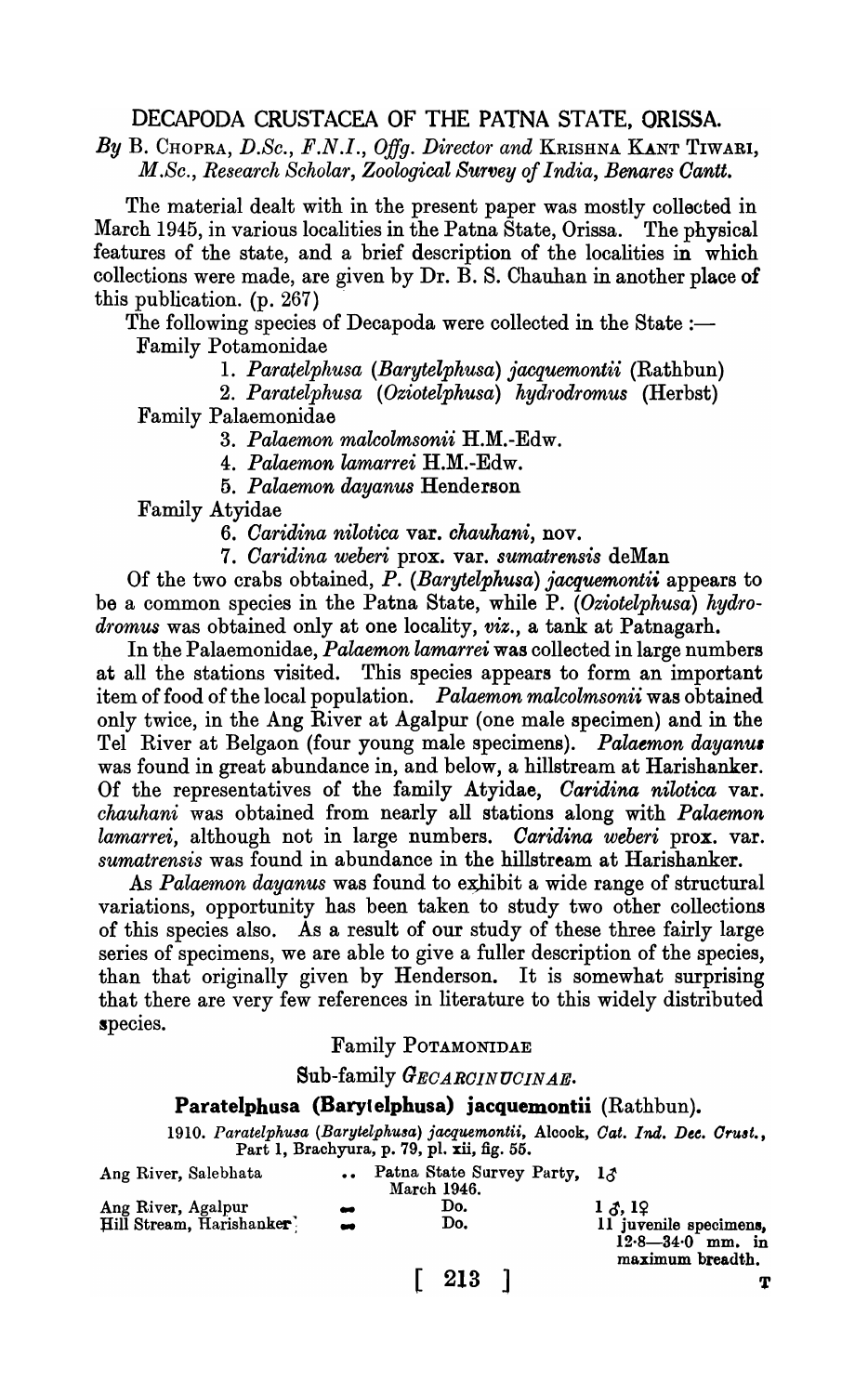# Paratelphusa (Oziotelphusa) hydrodromus (Herbst).

*1910. Paratelphusa (Oziotelphu8a) hydrodromu8,* Aloook, *Oat.* 1M. *Dee. OrWJt.*  Part 1, Braohyura, pp. 97-100, pI. xiii, fig. 60.

We have examined eight specimens of this species, four males and four<br>values, collected in the Rani Sar, a tank at Patnagarh. The female females, collected in the Rani Sar, a tank at Patnagarh. specimens were sent to us by Mr. B. L. Choudhari, Agriculture Officer, Patna State. Although the Patna State examples are typical in nearly all respects, sometimes the post orbital crests are not trenchant, and are corroded on their inner aspect. The shape of the sixth abdominal segment of the males also does not agree exactly with Alcock's description. This segment, according to Alcock, is nearly as long as broad, but in the Patna State specimens the proximal breadth of the sixth abdominal segment is greater than its length. The sides of the segment are strongly biconcave. We have examined a large number of examples of this species from various localities, in the Collection of the Zoological Survey of India, and have found that the shape of the sixth abdominal segment of the male is, in most cases, as in the Patna State specimens.

## Family PALAEMONIDAE.

## Sub-family *P ALAEMONINAE.*

### Palaemon malcolmsonii H. Milne-Edw.

| 1910. Palaemon malcolmsonii, Henderson and Matthai, Rec. Ind. Mu  |  | pp. 283-285, pl. $xy$ , figs. 2 $a-f$ . |  |                         | $\mathbf{V}$ |
|-------------------------------------------------------------------|--|-----------------------------------------|--|-------------------------|--------------|
| 1915. Palaemon malcolmsonii, Kemp, Mem. Ind. Mus. V, pp. 266-268. |  |                                         |  |                         |              |
| Ang River, Agalpur  Patna State Survey Party,                     |  | March 1946.                             |  | エズ                      |              |
| Tel River, Belgaon                                                |  |                                         |  | Do $\cdots$ 4 juvenile. |              |

The Patna State specimens are typical in every\_respect. The specimens from the Tel River were caught during night fishing, which is briefly described by Dr. B. S. Chauhan in another paper.

#### Palaemon lamarrei H. Milne-Edw.

*1908. Palaemon (Eupalaemon) lamarrei,* de Man, *Ree. Ind. M'U8.* II, pp. 222.226, pl. xix, fig. 4.

*1915. Palaemon lamarrei,* Kemp, *Mem. Ind. MUB.* V, pp. 265.266.

A large number of specimens of this species were collected from all the localities visited in the state, from young ones to fully grown males, and egg-bearing females. The rostrum is typical in all cases. De Man has given the ratio of chela to carpus in the first cheliped as 4: 9, but in the specimens examined by us this ratio is as  $4:11$ . According to de Man the carpus of the second cheliped is almost twice as long as the chela and three times as long as the palm; in the Patna State specimens the proportions are practically the same. In examples from the Chilka lake, examined by Kemp, however, "the carpus, though still decidedly longer than the chela is proportionately shorter"

*Palaemon lamarrei* is widely distributed in many parts of India and shows considerable variation in the number of its rostral teeth and other characters.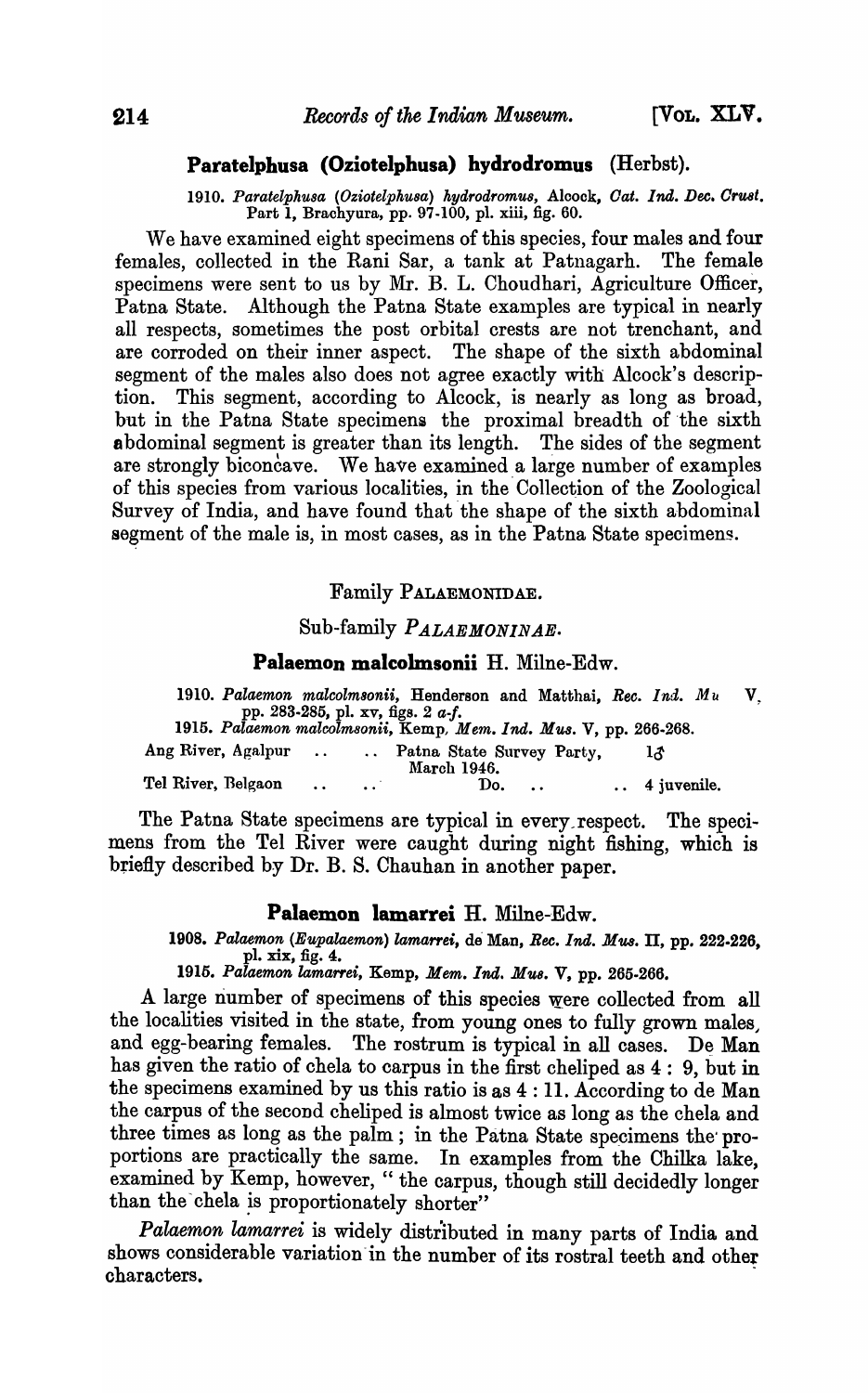|          |                 |                                              | Total             |              | I Cheliped. |         |       |                  | II Cheliped. |               |                  |                      |
|----------|-----------------|----------------------------------------------|-------------------|--------------|-------------|---------|-------|------------------|--------------|---------------|------------------|----------------------|
| No.      | Sex.            |                                              | legth of<br>body. | Ischi-<br>um | Merus       | Carpus  | Chela | Ischi-<br>um     | Merus        | Carpus        | Palm             | <b>Finger</b>        |
| 1        | Q egg-bearing   | $\bullet$                                    | $68 - 5$          | $3 - 8$      | 5.4         | 7.1     | 2.1   | 6.5              | $6 - 3$      | 9.3           | 2.8              | $2 - 5$              |
| 2        | ¥<br>"          | $\bullet\hspace{0.4mm}\bullet\hspace{0.4mm}$ | 57.3              | 3.0          | 4.2         | $5 - 4$ | 1.9   | 5.0              | 5.0          | $7 - 7$       | 2.3              | 1.9                  |
| $\bf{3}$ | ¥               | $\cdot$                                      | 45.3              | $2-6$        | $3 - 5$     | $4 - 1$ | 1.5   | $\bullet\bullet$ | $\bullet$    | $\cdot \cdot$ | $\bullet\bullet$ | $\ddot{\phantom{a}}$ |
| 4        | $Q$ egg-bearing | $\ddot{\phantom{a}}$                         | 45.5              | 2.5          | 3.5         | 4.4     | 1.6   | 4.2              | 4.2          | $6-2$         | 1.9              | 1.5                  |
| 5        | ¥<br>,,         | $\bullet\hspace{0.4mm}\bullet\hspace{0.4mm}$ | 44.8              | 2.5          | 3.2         | 4.3     | 1.7   | 4.2              | 3.9          | 5.9           | $1 \cdot 4$      | 1.7                  |

The following table gives measurements (in millimeters) of five specimens from the Patna State.

# Palaemon dayanus Henderson.

1893. Palaemon Dayanus, Henderson, Trans. Linn. Soc. London (2) V, pp. 443-444, pl. xl., figs. 7-13.

Henderson described *Palaemon dayanus* from a large series of specimens collected in various localities in Northern India. Though this species appears to have a wide range of distribution in India and Henderson's description is adequate enough for its identification, it is somewhat surprising that there are very few references to it in literature, and the only record of its occurence since Henderson's time, that we have come across, is by Nataraj<sup>1</sup> from Travancore.

We have before us three series of specimens from (1) the Patna State in Orissa, (ii) the Varuna River (a small tributary of the Ganges) at Benares, U. P., and (iii) Sonarpur, near Calcutta in Bengal. The specimens agree in nearly all characters with the description given by Henderson, and though they show a considerable range of variation in certain characters, they are undoubtedly referable to this species.

Males.-The shape of the rostrum is variable as illustrated by Hender son in his figs. 7-10 on plate xl. In most of our specimens the rostrum is straight, but in those from Sonarpur, it is distinctly upturned at its distal end. In length also the rostrum may fall short of the antennal scales by from one-fifth to one-fourth of its length. The antennal scale is rounded at its distal extremity.

The rostral teeth show considerable variation in their numbers. Henderson has given the rostral formula as  $\frac{7.9}{5.6}$  though the range of variation may be from  $\frac{5\cdot 10}{5\cdot 7}$ . In the material that we have examined the number of teeth commonly found on the rostrum, as shown in the table below, may be represented by the formula  $\frac{8.9}{5.6}$ , and the range of variation as  $\frac{7-11}{4\sqrt{7}}$ . Though we have not seen any specimen with less than seven teeth on the upper border of the rostrum, taking Henderson's figures also, the range of variation in the number of teeth in the species appears to be  $\frac{5-11}{4\cdot7}$ .

<sup>1</sup>Nataraj, S., Current Science XI, pp. 467, 468 (1942).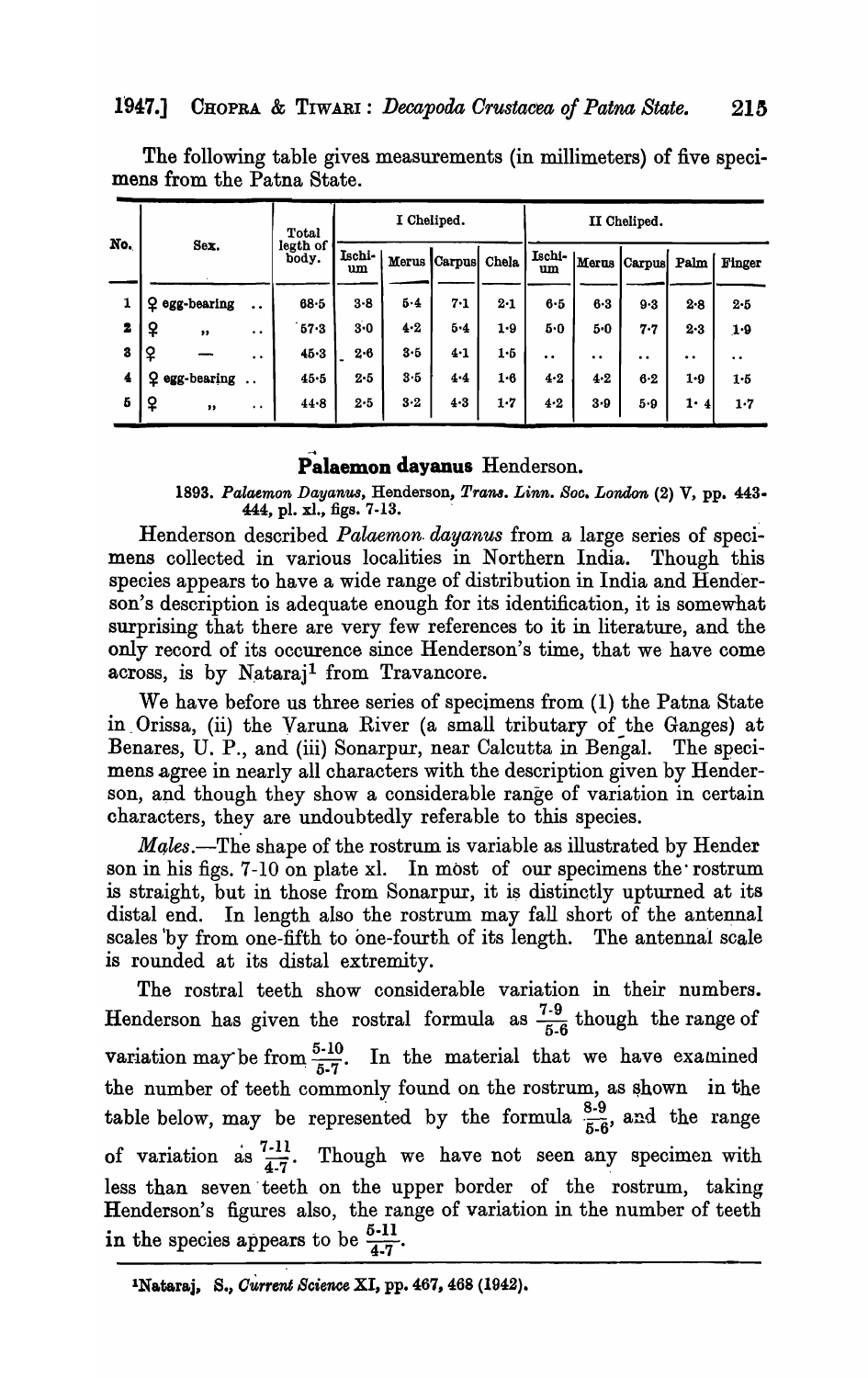|        |                  |                        |                      |                                     |                         | Number of specimens.    |                         |  |  |
|--------|------------------|------------------------|----------------------|-------------------------------------|-------------------------|-------------------------|-------------------------|--|--|
|        | Rostral formula. |                        |                      | Varuna<br>Patna<br>River.<br>State. |                         | Sonarpur.               | Total.                  |  |  |
| $7/4$  |                  | $\ddot{\phantom{a}}$   | $\ddot{\phantom{0}}$ | $\mathbf{1}$                        | nil                     | nil                     | $\mathbf{1}$            |  |  |
| $8/4$  |                  | $\ddot{\phantom{0}}$   | $\ddot{\phantom{0}}$ | $\bullet$                           | $\overline{\mathbf{3}}$ | nil                     | $\bf 6$                 |  |  |
| $8/5$  |                  | $\ddot{\phantom{0}}$   | $\ddot{\phantom{1}}$ | 6                                   | 13                      | $\mathbf{1}$            | 20                      |  |  |
| $8/6$  |                  | $\ddot{\phantom{0}}$   | $\ddot{\phantom{0}}$ | $\bullet$                           | $\pmb{5}$               | $\boldsymbol{4}$        | 11                      |  |  |
| $8/7$  |                  | $\ddot{\phantom{0}}$   | $\ddot{\phantom{0}}$ | nil                                 | $\mathbf{1}$            | $\mathbf{1}$            | $\boldsymbol{2}$        |  |  |
| $9/4$  |                  | $\ddot{\phantom{0}}$   | $\bullet$ $\bullet$  | $\mathbf l$                         | $\mathbf{1}$            | nil                     | $\overline{\mathbf{2}}$ |  |  |
| $9/5$  |                  | $\ddot{\phantom{0}}$   | $\ddot{\phantom{1}}$ | 6                                   | 24                      | $\overline{\mathbf{4}}$ | 34                      |  |  |
| $9/6$  |                  | $\ddot{\phantom{0}}$   | $\ddot{\phantom{0}}$ | $\pmb{\mathbf{1}}$                  | $\bf 8$                 | 12                      | 21                      |  |  |
| $9/7$  |                  | $\ddot{\phantom{0}}$   | $\ddot{\phantom{0}}$ | nil                                 | $\bullet$               | 5                       | 8                       |  |  |
| $10/5$ |                  | $\ddot{\phantom{0}}$   | $\ddot{\phantom{0}}$ | $\mathbf{1}$                        | $\mathbf{1}$            | nil                     | $\overline{\mathbf{2}}$ |  |  |
| $10/6$ |                  | $\ddot{\phantom{a}}$   | $\ddot{\phantom{0}}$ | nil                                 | $\boldsymbol{5}$        | $\bullet$               | 7                       |  |  |
| $10/7$ |                  | $\ddot{\phantom{a}}$   | $\ddot{\phantom{0}}$ | nil                                 | nil                     | $\bf{3}$                | $\bf{3}$                |  |  |
| $11/7$ |                  | $\ddot{\phantom{0}}$   | $\ddot{\phantom{0}}$ | nil                                 | nil                     | $\mathbf{1}$            | $\mathbf{I}$            |  |  |
|        |                  | Total no. of specimens |                      | 21                                  | 64                      | 33                      | 118                     |  |  |

## Rostral formula in *Palaemon dayanus* Hend.

It is thus seen that out of the 118 specimens examined, 39 have 'eight upper rostral teeth, 65 have nine, 12 have 10, while one example each has seven or 11 teeth. Similarly, in these 118 examples, there are nine with four lower teeth, 56 with five, 39 with six and 14 with seven teeth.

Henderson has stated that the number of teeth on the rostrum varies according to its length. A study of the above table seems to confirm this view. The Patna State specimens with a comparatively short rostrum show the lowest formula 7/4, while the long rostrum forms from Sonarpur show the other extreme, viz.,  $11/7$ . The Varuna River specimens, which are intermediate with regard to the length of the rostrum, show the middle range.

The arrangement of the teeth on the rostrum agrees with the description of Henderson. There are two or three teeth on the carapace, and usually the third tooth is placed just above the orbital border.

The carapace is smooth, with the hepatic spine rather small and behind it there is a sulcus, as described by Henderson.

The first legs are equal, slender and exceed the antennal spine by the length of the fingers and half the length of the palm. They are less than one-third the length of the body.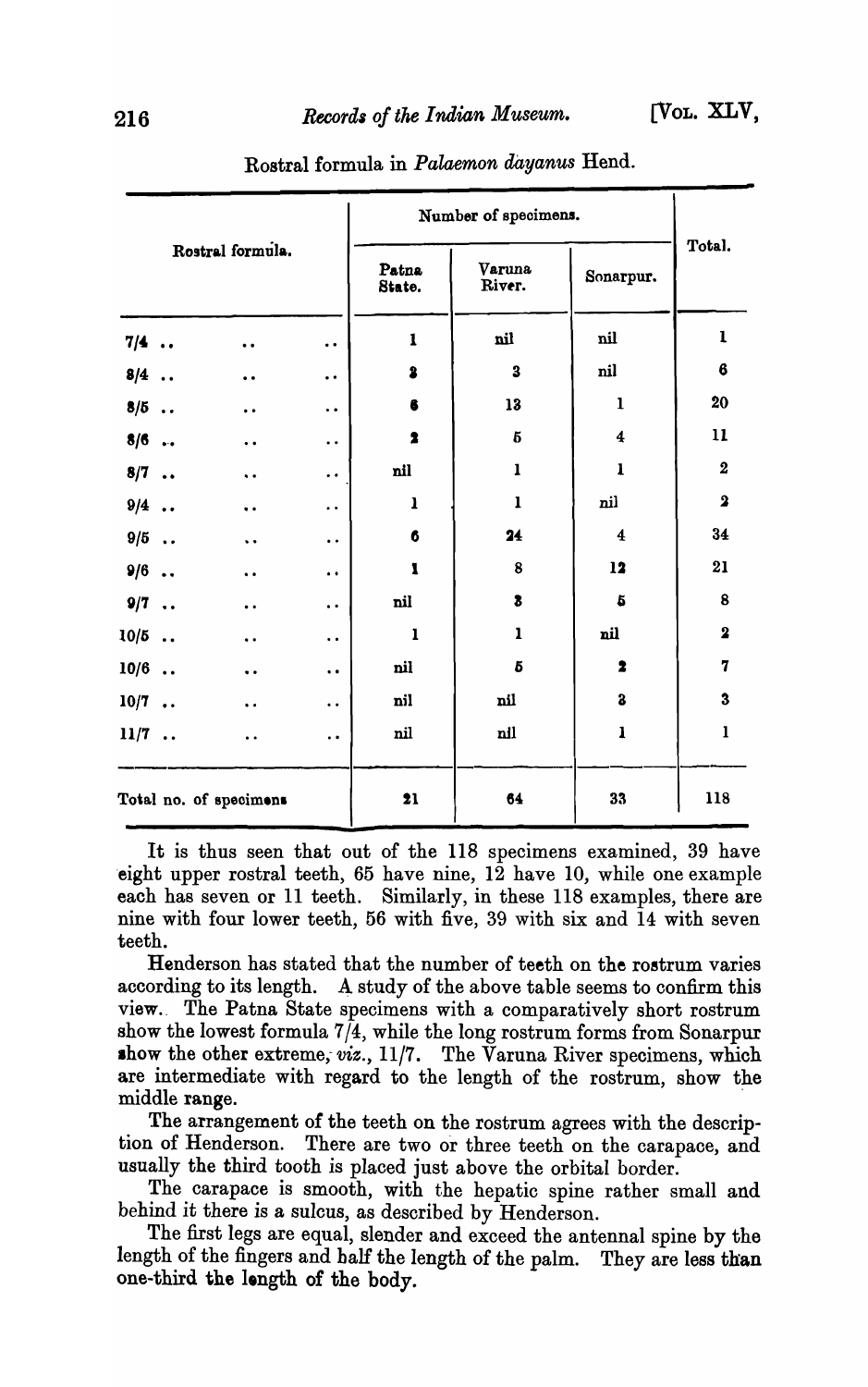| Locality.                      | <b>Total</b><br>length<br>of body. | Isohium. |         | Carpus. | Chela. | Total<br>length of<br>cheliped. |
|--------------------------------|------------------------------------|----------|---------|---------|--------|---------------------------------|
| Patna<br>$\bullet$             | $60 - 8$                           | 3.6      | $5 - 1$ | $6 - 5$ | 2.9    | 18·1                            |
| Varuna<br>$\ddot{\phantom{a}}$ | $59 - 7$                           | 3.5      | 5.4     | $6 - 2$ | 2.9    | 18.0                            |
| Sonarpur                       | $63-2$                             | 4.3      | 5.6     | $6 - 8$ | $3-0$  | 19.7                            |

The following are the measurements (in mm.) of the first chelipeds of three male examples of about the same size.

The Merus is cylindrical, of uniform thickness, measuring slightly more than a fourth of the cheliped. The carpus is the longest segment measuring one-third or more of the entire cheliped; it is thickened distally. The chela is very short, less than half the length of the carpus. The fingers are either equal to or slightly longer than the palm. The ischium and fingers are covered with tufts of setae, while on the rest of the cheliped the hairs are very sparsely distributed.

The second chelipeds are moderately stout, slightly scabrous, equal or subequal and about half the length of the body (including rostrum) in smaller examples. In large and mature males they are considerably longer, in some cases measuring about two-thirds of the body length. The ischium is cylindrical. The carpus, which is .generally slightly longer than the merus, is thickened distally. The chela is distinctly longer than the carpus. Henderson has described the palm as equal to the carpus, but we find this to be the case in only three or four large male specimens from Sonarpur. In all the remaining specimens, more than hundred in number, the palm is slightly shorter than the carpus. The fingers are about two-thirds the length of the palm and densely pubescent. The palm is slightly compressed laterally.

The following are the measurements (in mm.) of the second cheliped in three male specimens, one from each of the three localities:

| Locality.                     | Total<br>length<br>of body. | Ischium. | Merus. | Carpus. | Palm. | Finger. | Total<br>length of<br>cheliped. |
|-------------------------------|-----------------------------|----------|--------|---------|-------|---------|---------------------------------|
| Patna<br>$\ddot{\phantom{a}}$ | $60 - 8$                    | 7.1      | 7.4    | 8·4     | 7.6   | $6-2$   | $36 - 7$                        |
| Varuna                        | $59 - 7$                    | 6.9      | 8·0    | 9·0     | 8.8   | 5.7     | $38 - 4$                        |
| Sonarpur                      | 65.0                        | $6 - 7$  | 7.3    | 8.0     | 7.1   | 5.0     | 34·1                            |

The fingers (Text-fig. 1,  $a$ ) on removal of hairs, are seen to be conspicuously ridged longitudinally on all sides, as stated by Henderson and Kempl. The fixed finger has one conical tooth, followed proximally by three or four small tubercles. The mobile finger has two large conical teeth, so placed that the tooth on the fixed finger lies just in front of the proximal tooth on the mobile finger when the fingers are apposed. The rest of the cutting edge is sharp and smooth.

<sup>1</sup>Kemp, S., *Rec. Ind. Mus.* VIII, p. 304 (1913).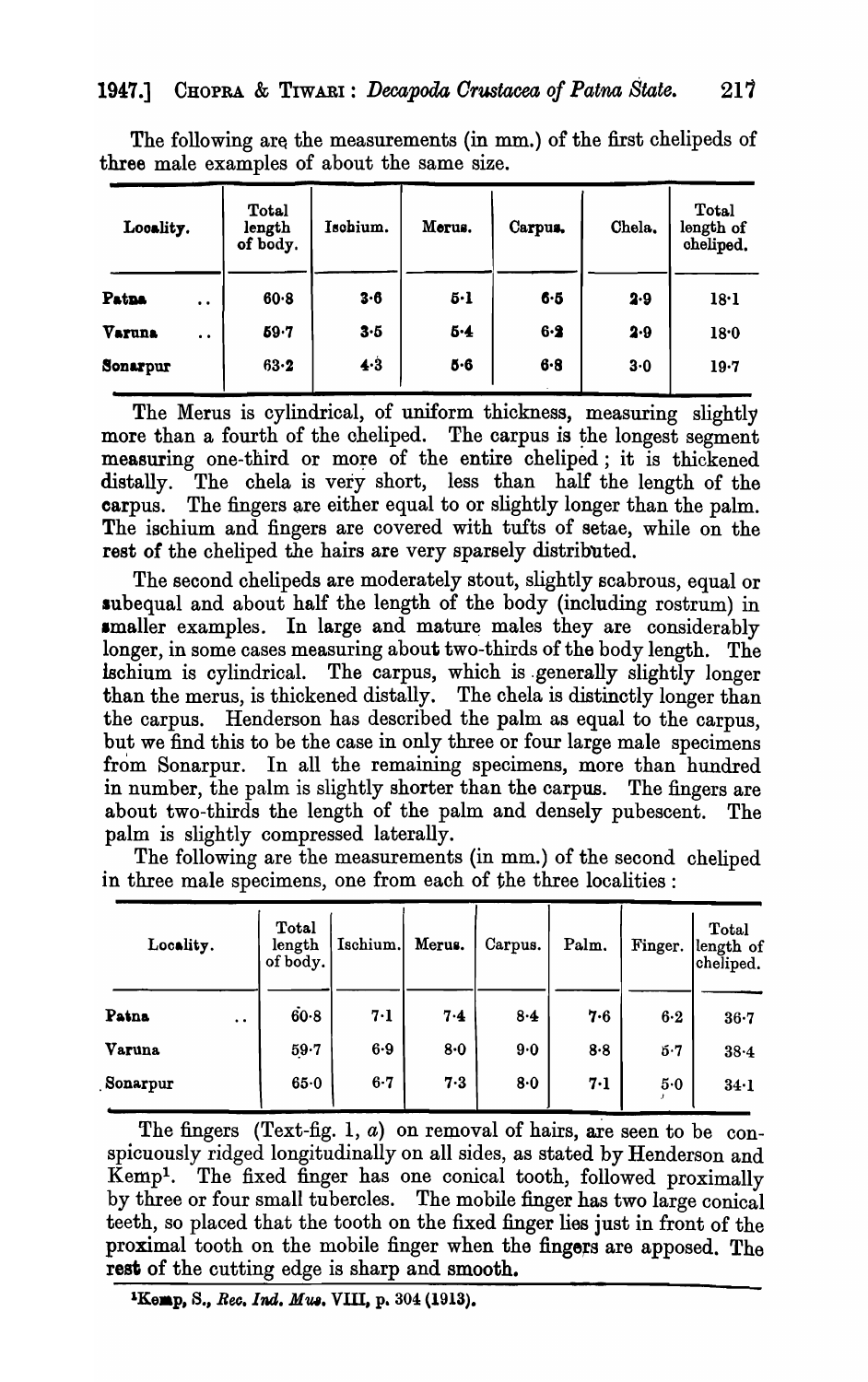The telson (Text-fig.  $1, b$ ) is as described by Henderson. The outer sub-terminal spinules are very small, being much less than half the length



TEXT-FIG. 1.-Palaemon dayanus Honderson. a. Chela, after removal of hairs  $(x 3\frac{1}{3})$ ; *b.* Telson, dorsal view  $(x 4\frac{2}{3})$ .

of the inner spinules. The inner terminal spines are long, and have a tuft of setae between them. There are two pairs of dorsal spinules situated on the posterior half of the telson; these are not shown in Henderson's illustration.

Females.—Many egg-bearing females are present in the collection. The second chelipeds, as is usually the case, are shorter, less-stout and less scabrous than those of males. The eggs are large, measuring between  $1.7$  to  $1.9$  mm.

Size.-The specimens in the series that we have examined show considerable variation in size, the smallest egg-bearing female being 43.8 mm. long (including rostrum) while the largest male measures 75.0 mm.

Coloration.--In living specimens the chelipeds were prominently banded with stripes of dark brown pigment, and the carapace was densely mottled with the same colour. The antennular and antennal flagella were also banded. On the rest of the body the pigment was irregularly and sparsely distributed.

| Hill Stream at Harishanker,<br>Patna State, Orissa. | Patna State Survey<br>Party, March 1946.                         | Large number of males $(37.4 -$<br>$60.8$ mm.) and females $(39.3 -$<br>$52.6$ mm.). |
|-----------------------------------------------------|------------------------------------------------------------------|--------------------------------------------------------------------------------------|
| The Varuna River<br>at<br>Benares, U.P.             | <b>Zoological</b><br>Collector<br>(P. N. Mitter), July,<br>1946. | Males $(35.2 - 70$ mm.)<br>and<br>females $(51.0 - 62.00$ mm.).                      |
| Sonarpur, near Calcutta,<br>Bengal.                 |                                                                  | Males $(32.2 - 75.0$ mm.)<br>and<br>female with maximum body<br>length $59.2$ mm.    |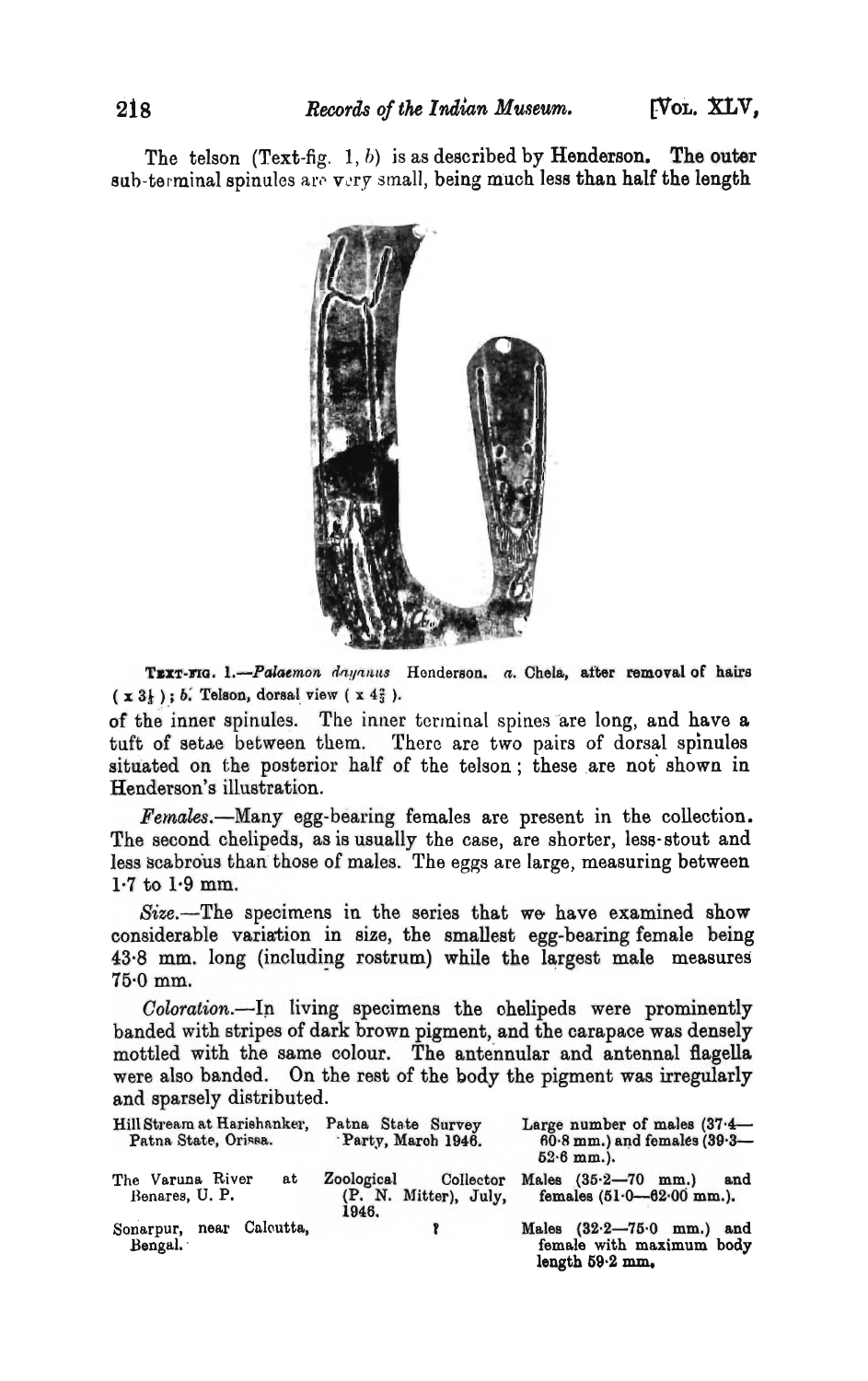*Distribution.—Palaemon dayanus* was recorded by Henderson from a large number of localities in Northern India--Orissa, Jubbulpur, Cal-. cutta, Beerbhoom, Debroo (probably river Dibru in Assam), Delhi, R.oorki, Hardwar, Loodhiana, River Jumna and Lahore. Our records of the species are from within the range given by Henderson. Nataraj *(op. cit.)* has, however, recorded the occurence of *P. dayanus* in Travancore in South India also.

It is interesting to note that *Palaemon dayanus* was collected only in one hill-stream in the Patna State, and attempts to obtain it from the rivers and the large number of tanks that were visited in the State proved unsuccessful. Similarly it is remarkable that whereas the species appears to be fairly common in the Varuna river, we have so far been unable to get any specimen from the Ganges river close by.

Like most other species of *Palaemon, P. dayanus* also shows considerable variations in several characters. This is clearly seen in the series of specimens examined by us. The Patna State specimens are small in size, the largest male being only 60·8 mm. in total length ; the rostrum is short, not reaching the antennal scale, is straight and not particularly deep; the rostral formula is  $\frac{7\cdot10}{4\cdot6}$ , and the second chelipeds are comparatively slender. The Varuna River examples are larger in size than those from the Patna State, the largest male being 70·0 mm. in total length ; the rostrum reaches the tip of the antennal scales and is distally upturned; the rostral formula is  $\frac{\dot{\bar{g}} \cdot 10}{4.7}$ ; and the chelipeds are shorter. The Sonarpur specimens are the largest, the longest male\_ example in the collection being  $75.0 \text{ mm}$ ; the rostrum is also the longest exceeding the antennal scales by one-fifth to one-fourth of its length; is noticeably deep and considerably upturned distally; the rostral formula is<br>8-11  $\frac{6-11}{5-7}$ , and the second chelipeds are also long and comparatively. stout. The amount of pubescence on the fingers is also variable. suggested by Henderson, the variation in the number of teeth on the rostrum appears to be correlated with its length.

### Family ATYIDAE.

### Caridina nilotica  $(Roux)$ .

*1908. Oaridina nilotiea* (typioal form) de Man, *Ree. Ind. Mus.* II, pp. 259-62, pl. xx, figs. 1, la, *lb.* 

### var. chauhani nov.<sup>1</sup>

A large number of specimens collected from various localities in the Patna State, appear to represent a new variety of *Caridina nilotica*. This variety bears a somewhat close resemblance to *Oaridina n·ilotica*  var. *brachydactyla* form *peninsularis,* <sup>2</sup>des.cribed by Kemp3 from Patani in Siamese Malay States and Penang, but it differs from it, as also from other varieties of *Oaridina nilotica* in certain well-defined characters.

<sup>&</sup>lt;sup>1</sup>Named after Dr. B. S. Chauhan, Asstt. Spudt., Zoological Survey of India. sEdmondson, C. H., *Oec. Pap. Bishop Mus. Honolulu* LXI, No.3, pp. 1-19 (1935.30).  $^3$ Kemp, S., *Mem. As. Soc. Bengal*  $\nabla$ I, pp. 279-82,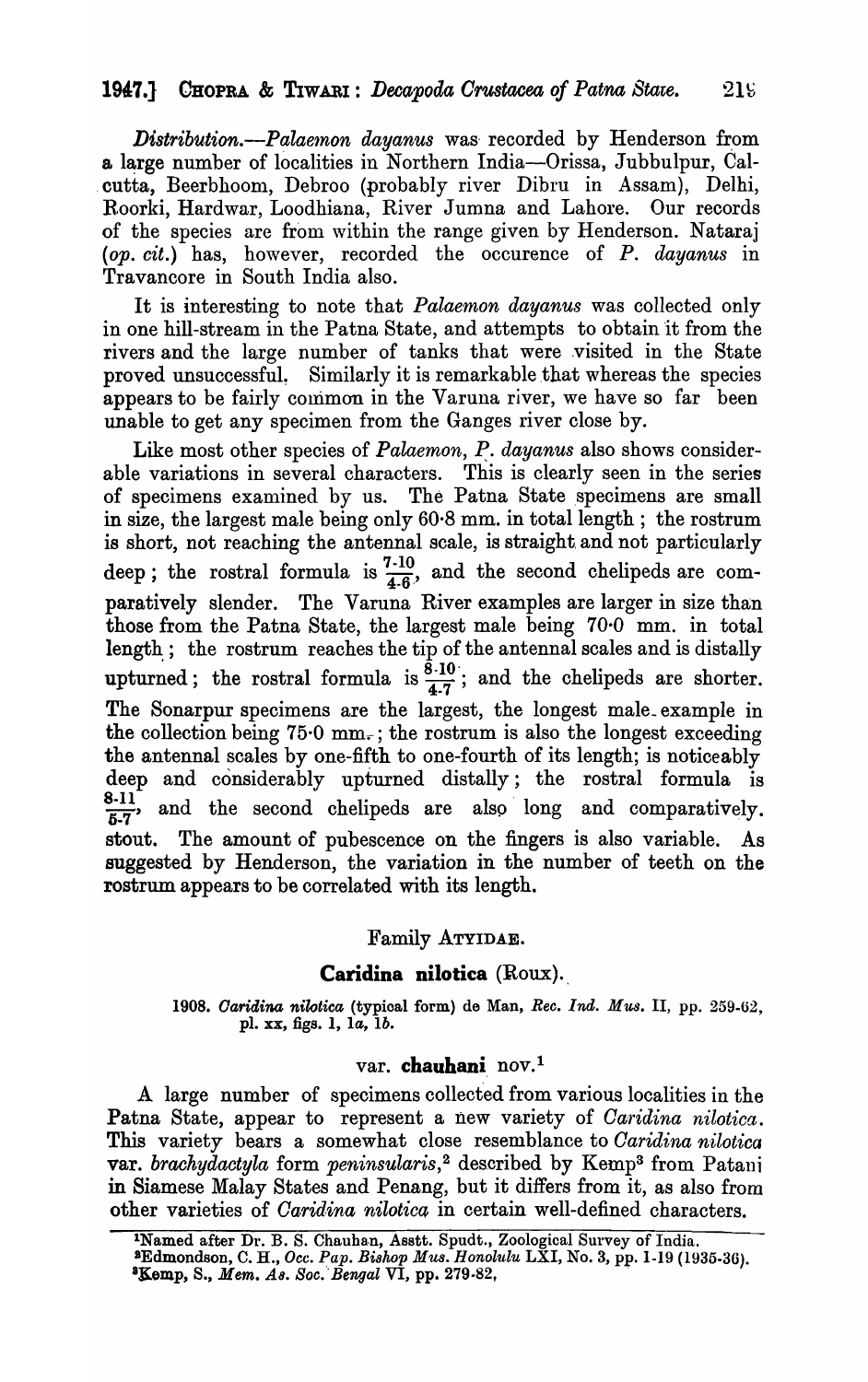The rostrum (Text-fig. 2,  $a$ ) usually exceeds the length of the antennular peduncle, and in some cases extends a little beyond the antennal scale. It is generally straight, sometimes slightly upturned distally, and is armed above with a series of 24 to 40 (usually 26 to 33) teeth, of which two to four are situated on the carapace behind the orbital notch. The number of rostral teeth in 61 examples from the Patna State are shown below.

| Number of dorsal teeth. | Number of<br>examples.  | Number of ventral teeth. | Number of<br>examples.                                                                                                                                                                                                                                                                                                                                                                                                                                                             |
|-------------------------|-------------------------|--------------------------|------------------------------------------------------------------------------------------------------------------------------------------------------------------------------------------------------------------------------------------------------------------------------------------------------------------------------------------------------------------------------------------------------------------------------------------------------------------------------------|
| ${\bf 24}$              | $\mathbf{1}$            | $\overline{\mathbf{4}}$  | $\mathbf{I}% _{t}\left  \mathbf{I}_{t}\right  ^{-1}\left  \mathbf{I}_{t}\right  ^{-1}\left  \mathbf{I}_{t}\right  ^{-1}\left  \mathbf{I}_{t}\right  ^{-1}\left  \mathbf{I}_{t}\right  ^{-1}\left  \mathbf{I}_{t}\right  ^{-1}\left  \mathbf{I}_{t}\right  ^{-1}\left  \mathbf{I}_{t}\right  ^{-1}\left  \mathbf{I}_{t}\right  ^{-1}\left  \mathbf{I}_{t}\right  ^{-1}\left  \mathbf{I}_{t}\right  ^{-1}\left  \mathbf{I}_{t}\right  ^{-1}\left  \mathbf{I}_{t}\right  ^{-1}\left $ |
| 25                      | $\overline{\mathbf{2}}$ | $\bf 5$                  | $\bf 2$                                                                                                                                                                                                                                                                                                                                                                                                                                                                            |
| 26                      | $\bf{6}$                | $\bf 6$                  | $\bf{3}$                                                                                                                                                                                                                                                                                                                                                                                                                                                                           |
| 27                      | $\bf{6}$                | $\mathbf 7$              | $\bf 7$                                                                                                                                                                                                                                                                                                                                                                                                                                                                            |
| 28                      | $\pmb{8}$               | $\bf 8$                  | 10                                                                                                                                                                                                                                                                                                                                                                                                                                                                                 |
| 29                      | 13                      | $\boldsymbol{9}$         | $\bf 6$                                                                                                                                                                                                                                                                                                                                                                                                                                                                            |
| 30                      | $\bf 5$                 | 10                       | $\boldsymbol{9}$                                                                                                                                                                                                                                                                                                                                                                                                                                                                   |
| 31                      | $\boldsymbol{4}$        | 11                       | 12                                                                                                                                                                                                                                                                                                                                                                                                                                                                                 |
| 32                      | $\bf 2$                 | 12                       | $\bf 5$                                                                                                                                                                                                                                                                                                                                                                                                                                                                            |
| 33                      | $\bf{6}$                | 13                       | $\bf 5$                                                                                                                                                                                                                                                                                                                                                                                                                                                                            |
| 34                      | $\pmb{2}$               | 14                       | $\mathbf{I}$                                                                                                                                                                                                                                                                                                                                                                                                                                                                       |
| 35                      | $\bf 2$                 |                          | TOTAL <sub>61</sub>                                                                                                                                                                                                                                                                                                                                                                                                                                                                |
| 36                      | $\bf{2}$                |                          |                                                                                                                                                                                                                                                                                                                                                                                                                                                                                    |
| 37                      | $\mathbf 0$             |                          |                                                                                                                                                                                                                                                                                                                                                                                                                                                                                    |
| 38                      | $\mathbf{I}$            |                          |                                                                                                                                                                                                                                                                                                                                                                                                                                                                                    |
| 39                      | $\bf{0}$                |                          |                                                                                                                                                                                                                                                                                                                                                                                                                                                                                    |
| 40                      | $\mathbf{1}$            |                          |                                                                                                                                                                                                                                                                                                                                                                                                                                                                                    |
|                         | TOTAL 01                |                          |                                                                                                                                                                                                                                                                                                                                                                                                                                                                                    |
|                         |                         |                          |                                                                                                                                                                                                                                                                                                                                                                                                                                                                                    |

In all the specimens, except one, the teeth are continuous nearly up to the apex of the rostrum (Text-fig. 2,  $a$ ) without any break, there being no, or very short, unarmed distal part. One specimen, however, presents an interesting condition. Proximally it bears 26 continuous teeth, followed by two small ones, then a short gap, at the end of which one tooth is placed. This condition agrees with that described by Kemp in some examples of *peninsularis (op. cit.),* in which there is a distinct break distally, followed by a number of sub-terminal teeth. The teeth at the base of the rostrum are usually small in size. They are crowded, when more numerous, but in specimens with a smaller number of teeth, the interspaces between them increase as they approach the tip. In many cases the rostrum presents a convexity just above the orbital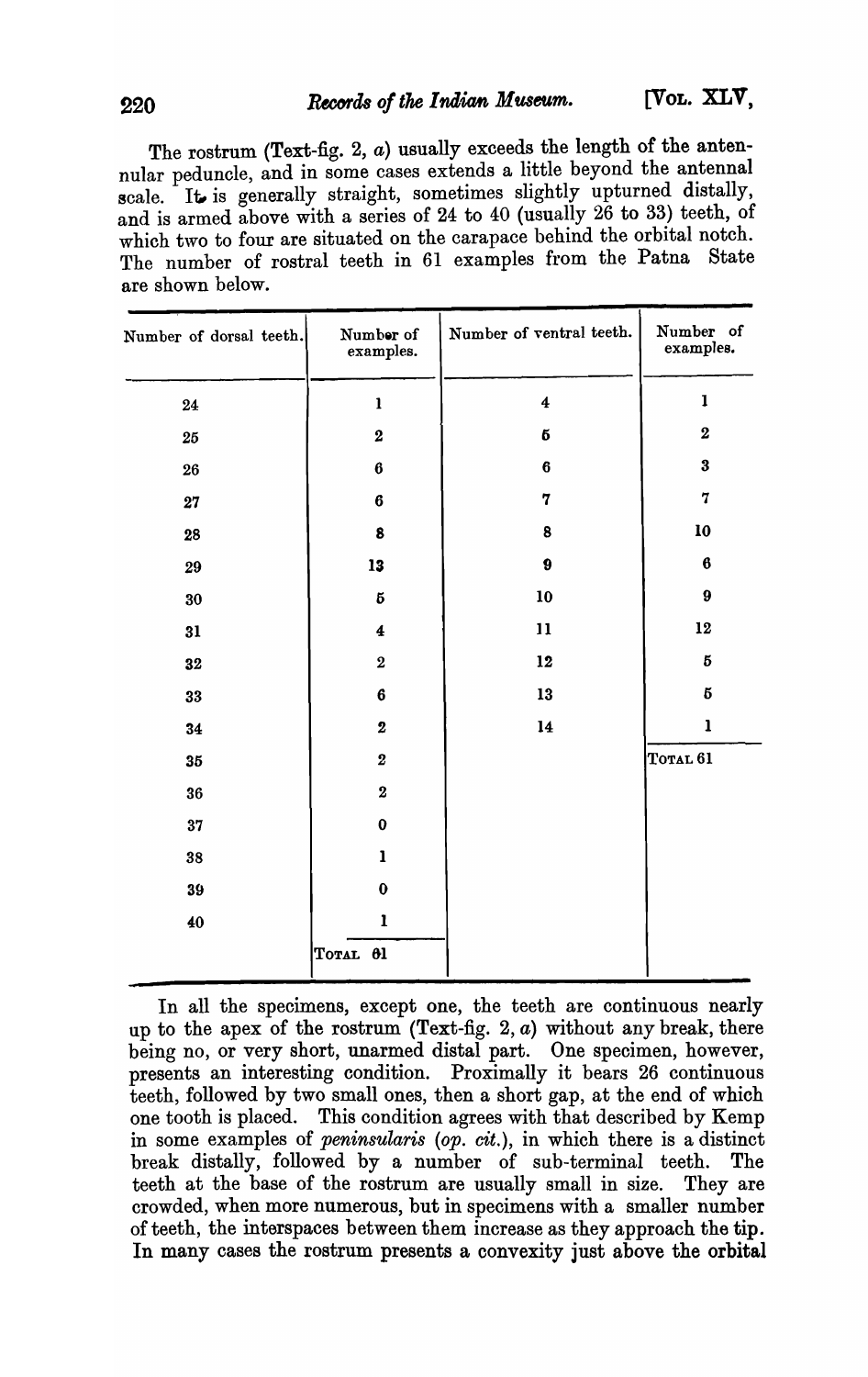border, with the result that the entire rostrum appears to be bent slightly downwards. The lower border of the rostrum bears from four



TEXT-FIG. 2.-Caridina nilotica var. *chauhani*, nov.<sup>1</sup>a. Anterior portion of thebody:  $x 8$ ; *b.* Posterior end of telson:  $x 33$ ; *c.* Dactylus of third peraeopod:  $x 66$ ; d. Dactylus of fifth peraeopod:  $x 66$ .

to 14 (usually six to 13) teeth, which, when numerous, may extend throughout the anterior two-thirds of the lower border.

The cornea in dorsal view is shorter than the stalk, whereas in Kemp's *peninsula'ris* the reverse is the case.

The pre-ocular length of the antennular peduncle is from 0·83 to  $0.89$  times the post-orbital length of the carapace. The antennal scale is about 3·5 times as long as broad.

The antero-inferior angle of the carapace is bluntly obtuse and does not bear a pterygostomian spine. The second segment of the antennal peduncle is produced distally into a spine immediately below the insertion of the scale.

The carpus of the first peraeopods (Text-fig. 3, b) is from  $2.0$  to 2·5 times as long as broad. The length of the chela is from 2·1 to  $2.6$  times its breadth. The fingers  $1.5$  or more times longer than the  $\mathbf{p}\mathbf{a}$ lm. U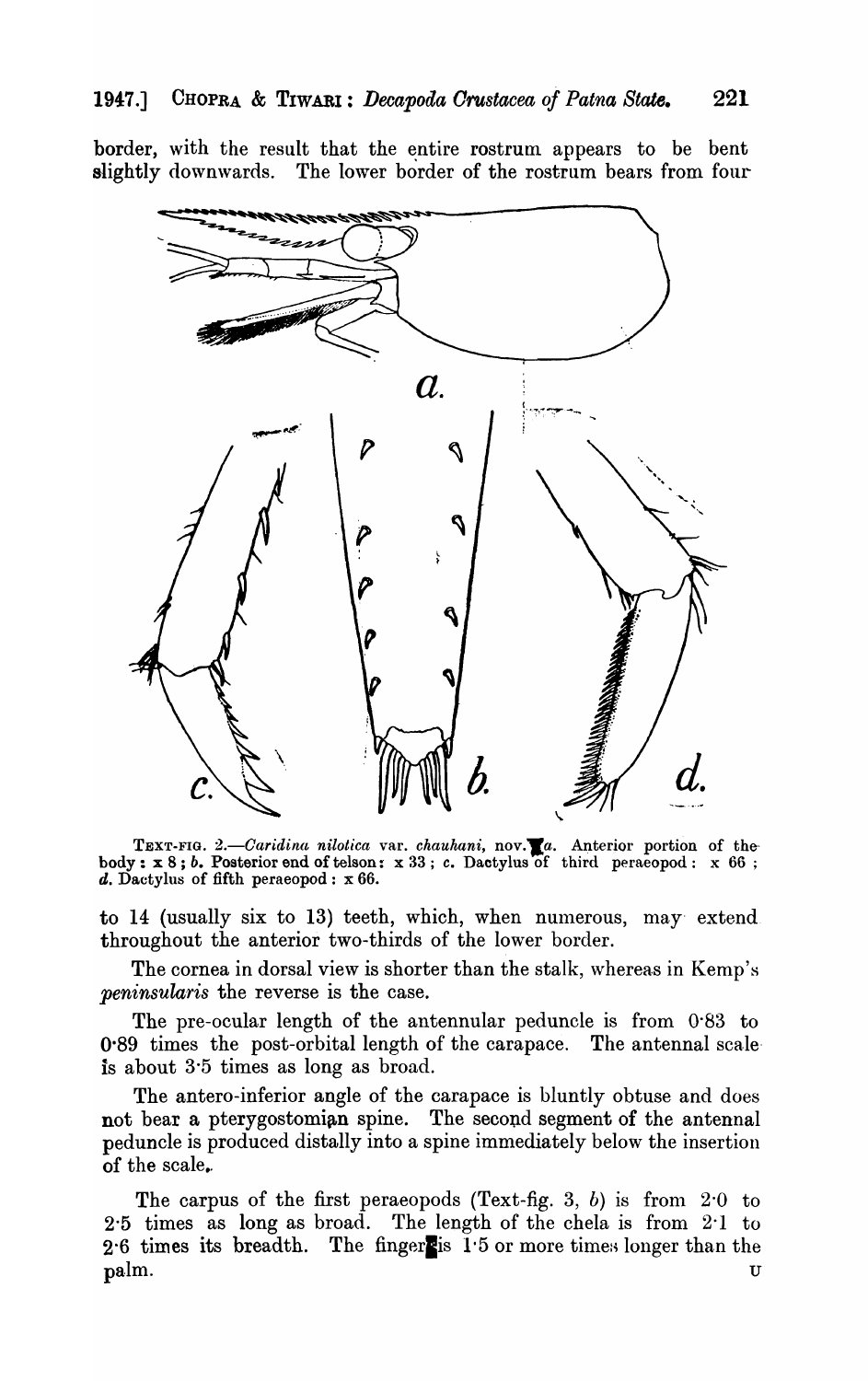In the second peraeopods (Text-fig. 3,  $a$ ) the carpus is 4.6 to 6.7 times as long as broad. The length of the finger is generally less than



TEXT-FIG. 3.-C. nilotica var. *chauhani* nov. *a*. Chela of second peraeopod: x 66; *b.* Chela of first peraeopod: x 66.

 $1.5$  times the length of the palm.<sup>1</sup>

In the proportions of the third and fifth peraeopods this variety shows ·conspicuous differences from other forms. The dactylus in both these peraeopods (Text-fig. 2 *c,* d) is proportionately longer, and subparallel in shape. The merus in both peraeopods bears 3 or 4 spines on its lower edge. The propodus of the third pair is 2·6 to 4·0 (exceptionally up to  $5.0$ ) times as long as the dactylus (Text-fig. 2, c). The length of the dactylus is from  $3 \cdot 1$  to  $5 \cdot 0$  times its breadth (excluding the terminal spine). It bears from  $5$  to  $7$  (usually  $6$ ) spines, including the terminal. In the fifth peraeopods (Text-fig. 2,  $d$ ) the propodus is 2.7 to 3·5 times as long as the dactylus, the length of the dactylus is 4·0 to  $6·3$  (rarely  $3·0$ ) times its maximum breadth; and it bears from  $27$  to  $43$ (usually 34 to 41) spinules.

<sup>&</sup>lt;sup>1</sup> This ratio is in most cases between 1·17 to 1·44 but in a few exceptional cases it is as much as 1·7.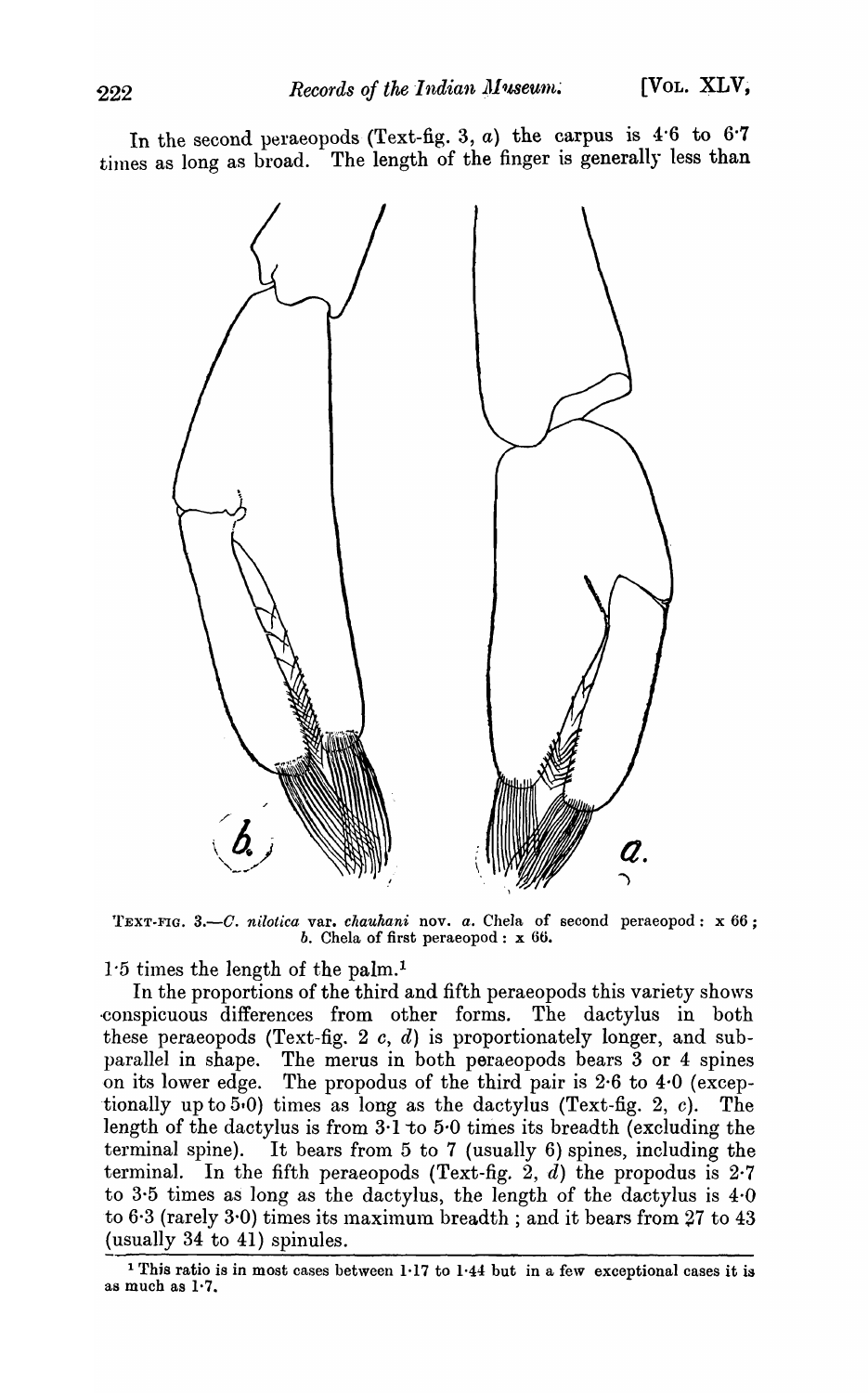There are from five to six pairs of dorsal spines on the telson (Textfig. 2, b) and from five to seven spines on the apex. The telson is long. and narrow. The outer uropod bears from 8 to 15 movable spines.

The eggs vary from  $0.62$  to  $0.69$  mm. in length and from  $0.36$  to  $0.4$ mm. in breadth.

The largest egg-bearing female niteasures  $29.0$  mm. In the majority of examples the rostrum is longer than the carapace, but in some cases, it is equal to, or even a little shorter.

The present variety differs from all other varieties of C. *nilot'ica* in the rostrum bearing continuous teeth up to the tip, and in the dimensions of the peraeopods. It bears the closest resemblance to  $C$ . *nilotica* var. *brachydactyla* in the dimensions of the first and second peraeopods. The form *peninsularis* of *C. nilotica* var. *brachydactyla* has a rostrum similar to that of var. *chauhani* but in the new variety *chauhani* the dactyli of the third and fifth peraeopods are proportionately longer and broader and sub-parallel in shape, the cornea is shorter than the ocular stalk in dorsal view, and the eggs are larger.

Locality.-Most of the specimens were obtained from tanks at Sale bhata, Chandanbhati, Bolangir, Salepali and Titilagarh and a few were eollected in weeds in the Ang River at Salebhata. This form appears to inhabit mostly muddy waters. No specimens of this variety were found in the hill-stream at Harishanker, though *Caridina weberi* prox. var. *'sumatre'nsis (vide infra)* was quite abundant.

 $\emph{Type specimens} \_\text{C} \ \frac{\textcolor{red}{2534}}{\textcolor{red}{1}}$  Zoological Survey of India.

#### **Caridina weberi** prox. var. **sumatrensis** de Man.

1918. Caridina weberi prox. var. *sumatrensis*, Kemp, Rec. Ind. Mus. XIV, ,pp. 99-101.

A large series of specimens, collected in the hill-stream at Harishanker and in other localities in the Patna State, appears to belong to *Caridina weberi* prox. var. *sumatrensis* de Man, described by Kemp from the Inle Lake in Southern Shan States, Burma.

In most of the examples examined by us the antero-inferior margin of the carapace is produced into a spine, a character which was noticed by Kemp in examples from the Inle Lake. The rostrum is short and deep, reaching up to the middle or the end of the second segment of the antennular peduncle. The upper border of the rostrum bears from 11 to 23 teeth of which three to eight are placed on the carapace behind the orbit. In this respect, however, these examples are more like var. *sumatrensis* described by de Man<sup>1</sup> from *Flores*. The specimens from the Inle Lake bear only three or four teeth behind the orbit on the carapace.

<sup>&</sup>lt;sup>1</sup> De Man, J. G., *Weber's Zool. Ergebn. Reise Nied. Ost.-Ind.* II; p. 375, pl. xxii, fig. 23g ( 1892).